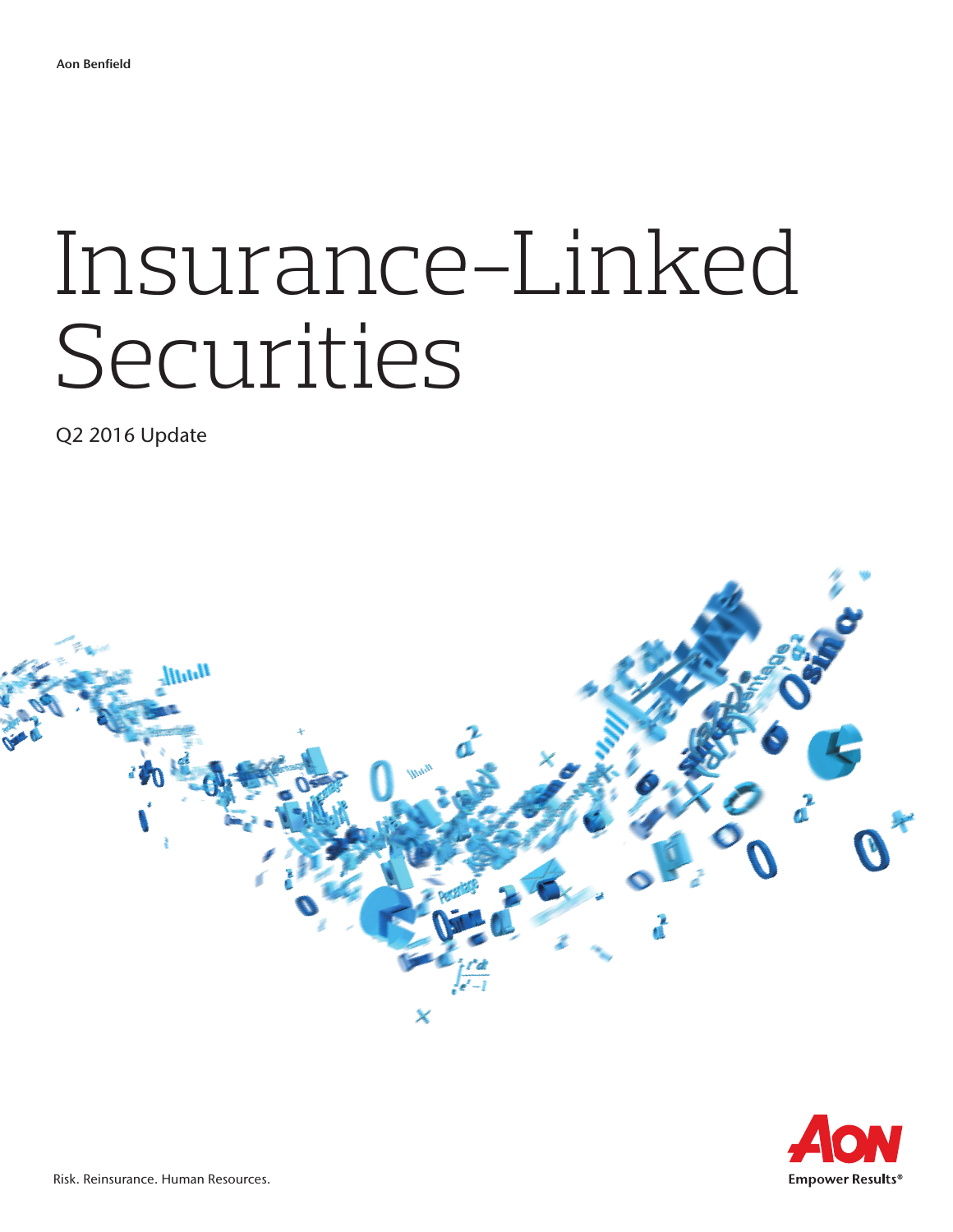## Second Quarter 2016 Catastrophe Bond Transaction Review

Following the record-breaking first quarter for catastrophe bond issuance, issuance in the second quarter of 2016 was relatively light. Total catastrophe bond issuance reached USD800 million, in what is typically one of the most active quarters. Such contraction can be in part attributed to competition from traditional markets as well as some sponsors' election to enter the alternative market earlier in the season. The impact of the light issuance was exaggerated by the significant amount of catastrophe bonds maturing in the quarter, with USD2.9 billion in limit coming off-risk.

Risk transferred to capital markets investors during the second quarter was at a relatively higher risk level—a trend that began in late 2015. The weighted average risk interest spread across

Q2 catastrophe bonds was 8.40 percent, corresponding to a weighted average expected loss of 5.05 percent. This represented the highest average quarterly risk interest spread over the last four years, prior to which risk transfer costs were considerably higher on a relative basis.

The chart below shows catastrophe bond issuance by quarter since 2012.

First-time Florida cedants, Security First Insurance Company, and subsidiaries of United Insurance Holdings Corporation, secured coverage during the second quarter. The remaining Q2 cedants were all returning sponsors. A wide variety of risk-return profiles were available to investors across the five transactions brought to market—ranging from low single



#### Catastrophe Bond Issuance by Quarter

*Source: Aon Securities Inc.*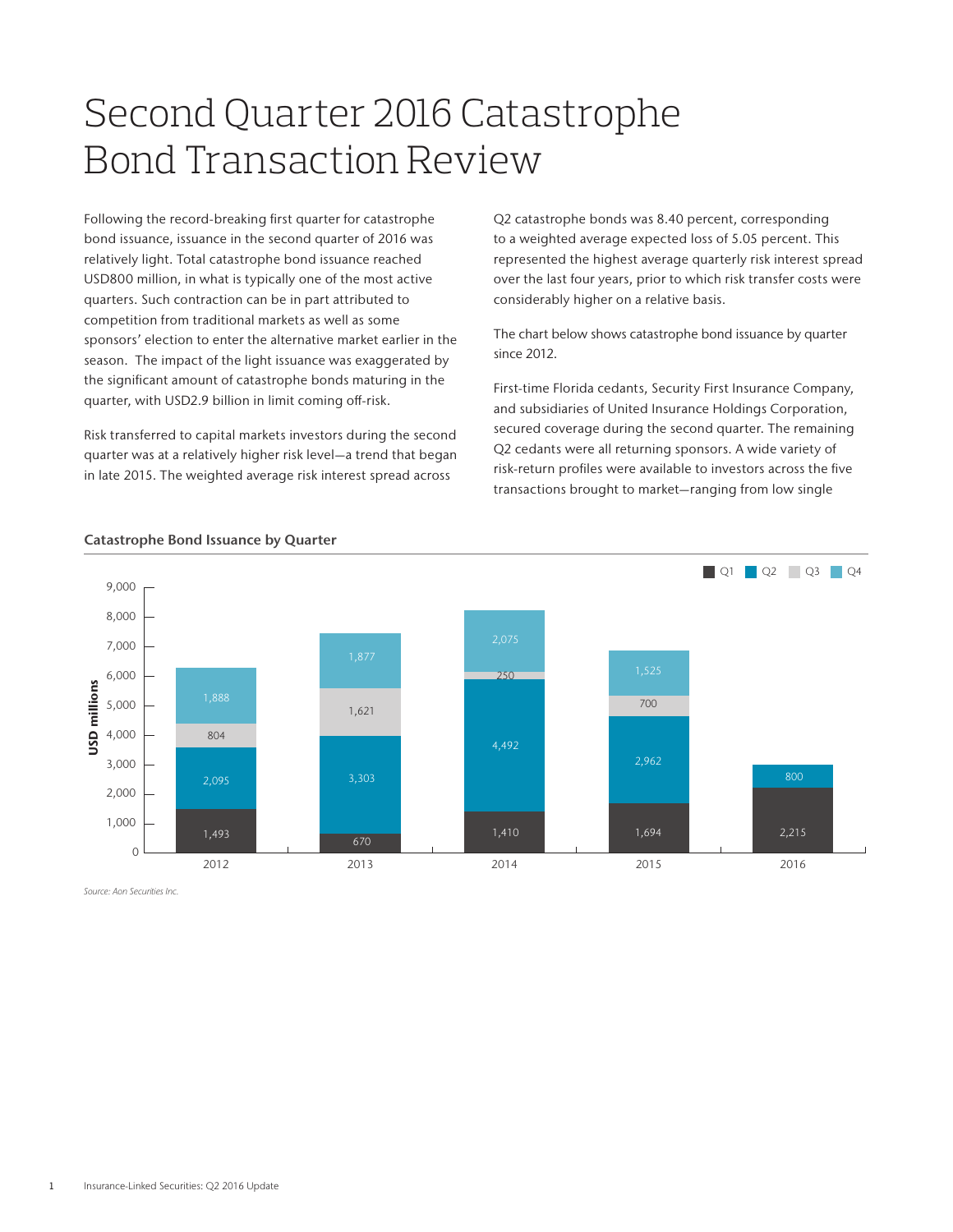digits to almost 20 percent, a range that further demonstrates the flexibility of the capital markets over a broad spectrum of return periods. Further, the second quarter provided the most double digit yielding transactions since 2013.

In terms of perils, U.S. named storm and earthquake again dominated the market, with Queen Street XII Re dac the only bond to include a non-U.S. peril. United Services Automobile Association's latest issuance, Residential Reinsurance 2016 Limited, expanded coverage to include any natural event identified by Property Claim Services (PCS), excluding flood, and not already explicitly listed as a covered event.

During the quarter the increasing favorability of aggregate structures continued, with half of the tranches providing a form of aggregate coverage. This expansion was motivated by competitive pricing with aggregate spreads tightening relative to occurrence, as well as increasing numbers of perils and enhanced structures available on an aggregate multi-year basis. The quarter included a term aggregate structure in Blue Halo Re Ltd. Series 2016-1 ("Blue Halo Re"), where loss amounts accumulate over the course of a three-year risk period.

The table below summarizes the terms of the five catastrophe bond transactions that closed during the second quarter.

| Beneficiary                                                                                                           | Issuer                                     | <b>Series</b>    | <b>Class</b>        | Size<br>(millions) | <b>Covered Perils</b>                   | <b>Trigger</b>    | Rating      | Expected<br>Loss <sup>1</sup> | Interest<br>Spread |
|-----------------------------------------------------------------------------------------------------------------------|--------------------------------------------|------------------|---------------------|--------------------|-----------------------------------------|-------------------|-------------|-------------------------------|--------------------|
| Second Quarter                                                                                                        |                                            |                  |                     |                    |                                         |                   |             |                               |                    |
| United Services Automobile<br>Association ("USAA")                                                                    | Residential<br>Reinsurance<br>2016 Limited | Series<br>2016-1 | Class 10            | \$65.0             | US HU, EQ,<br>ST, WS, WF,<br>VE, MI, OP | Indemnity         | Not Rated   | 8.80%                         | 11.50%             |
|                                                                                                                       |                                            |                  | Class <sub>11</sub> | \$75.0             |                                         |                   | Not Rated   | 2.47%                         | 4.75%              |
|                                                                                                                       |                                            |                  | Class 13            | \$110.0            |                                         |                   | $BB-(S\&P)$ | 0.73%                         | 3.25%              |
| Münchener Rückversicherungs-<br>Gesellschaft Aktiengesellschaft<br>("Munich Re")                                      | Queen Street<br>XII Re dac                 |                  |                     | \$190.0            | US HU, EU<br>Wind                       | Industry<br>Index | Not Rated   | 2.90%                         | 5.25%              |
| Security First Insurance<br>Company                                                                                   | First Coast<br>Re Ltd.                     | Series<br>2016-1 | Class A             | \$75.0             | FL HU, ST                               | Indemnity         | Not Rated   | 1.31%                         | 4.00%              |
| United Property & Casualty<br>Insurance Co, Family Security<br>Insurance, Inc., Interboro<br><b>Insurance Company</b> | Laetere<br>Re Ltd.                         | Series<br>2016-1 | Class A             | \$30.0             | US HU, EQ<br>Indemnity                  |                   | 2.76%       | 6.00%                         |                    |
|                                                                                                                       |                                            |                  | Class B             | \$40.0             |                                         |                   | Not Rated   | 5.98%                         | 9.50%              |
|                                                                                                                       |                                            |                  | Class C             | \$30.0             |                                         |                   | 13.18%      | 17.50%                        |                    |
| Allianz Risk Transfer (Bermuda)                                                                                       | Blue Halo<br>Re Ltd.                       | Series<br>2016-1 | Class A             | \$130.0            | US HU, EQ                               | Industry<br>Index | Not Rated   | 8.56%                         | 13.75%             |
|                                                                                                                       |                                            |                  | Class B             | \$55.0             |                                         |                   |             | 13.19%                        | 19.75%             |
| Total Closed During Q2 2016                                                                                           |                                            |                  |                     | \$800.0            |                                         |                   |             |                               |                    |

#### Second Quarter 2016 Catastrophe Bond Issuance

1 *Expected loss represents initial one-year annualized figures with WSST sensitivity when applicable*

*Source: Aon Securities Inc.* EU − Europe

### Legend

EQ − Earthquake HU − Hurricane MI − Meterorite Impact OP − Other Perils ST − Severe Thunderstorm VE − Volcanic Eruption WF – Wildfire WS − Winter Storm

FL − Florida US – United States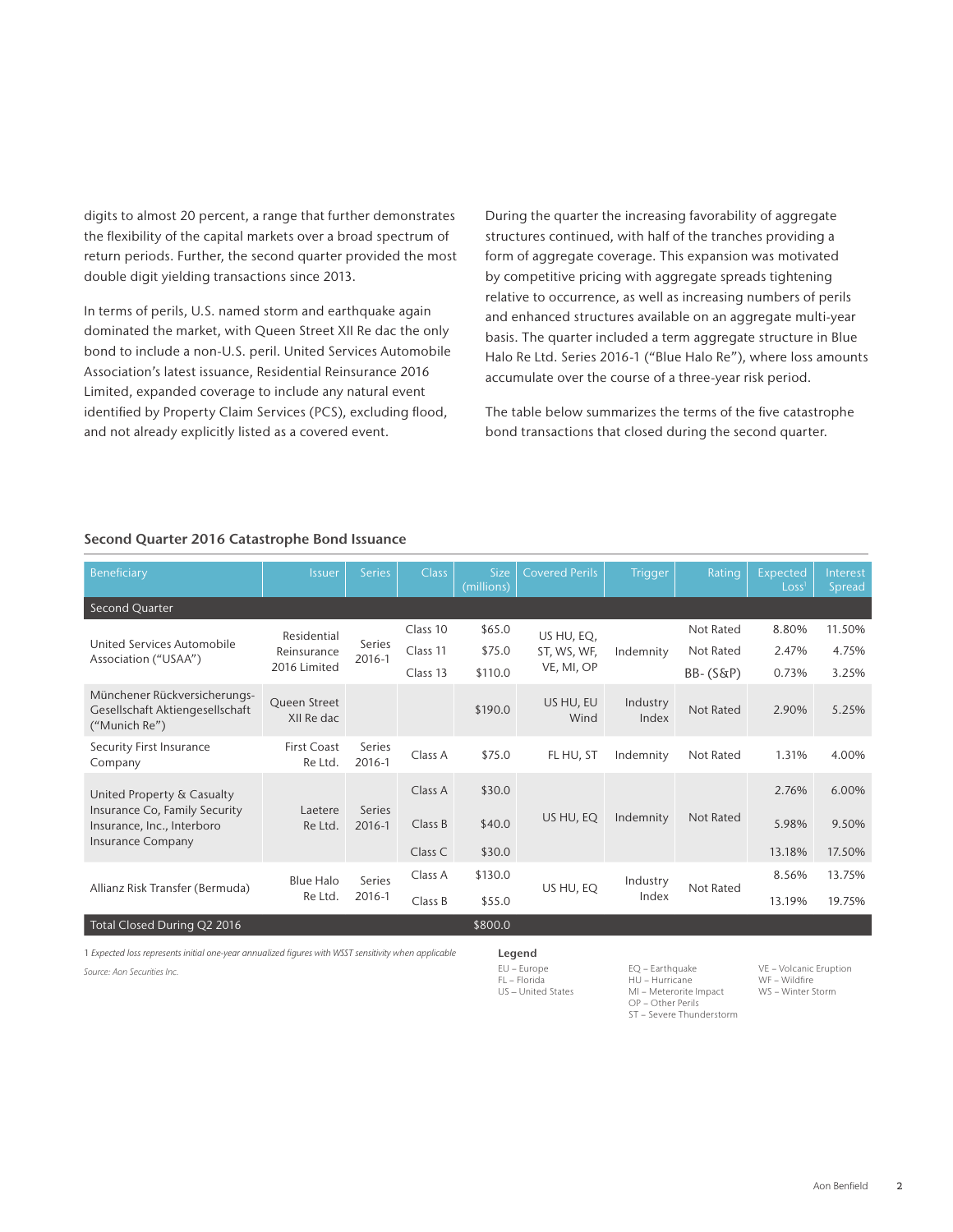First Coast Re Ltd. provides Security First Insurance Company with USD75 million of indemnity protection against named storms and severe thunderstorms. The transaction utilizes a top and drop structure, common with Florida cedants, allowing the covered layer to lower for subsequent events.

Laetere Re Ltd. provides cascading indemnity protection to subsidiaries of United Insurance Holdings Corporation, allowing the covered layer to lower as underlying stated reinsurance is eroded. The three classes of notes provide a total of USD100 million of coverage for losses arising from named storms and earthquakes in peak-exposed regions (excluding California quake). The one-year notes were issued at a discount to par, which is relatively uncommon in the capital markets. The notes provided investors with a wide range of risk with modeled expected losses between 2.76 percent and 13.18 percent (WSST sensitivity basis).

Blue Halo Re provides three-year term aggregate U.S. multiperil coverage to Allianz Risk Transfer (Bermuda) Limited. The transaction, which was upsized from its initial target size, provides USD185 million of coverage on an industry index basis for losses arising from named storms and earthquakes in the United States. Of further note, Blue Halo Re was the first transaction to utilize Aon's CATstream® program—a streamlined issuance platform which allows an expedited process for issuance—and was also the first multi-peril and the first U.S.-exposed term aggregate catastrophe bond to come to market since 2011.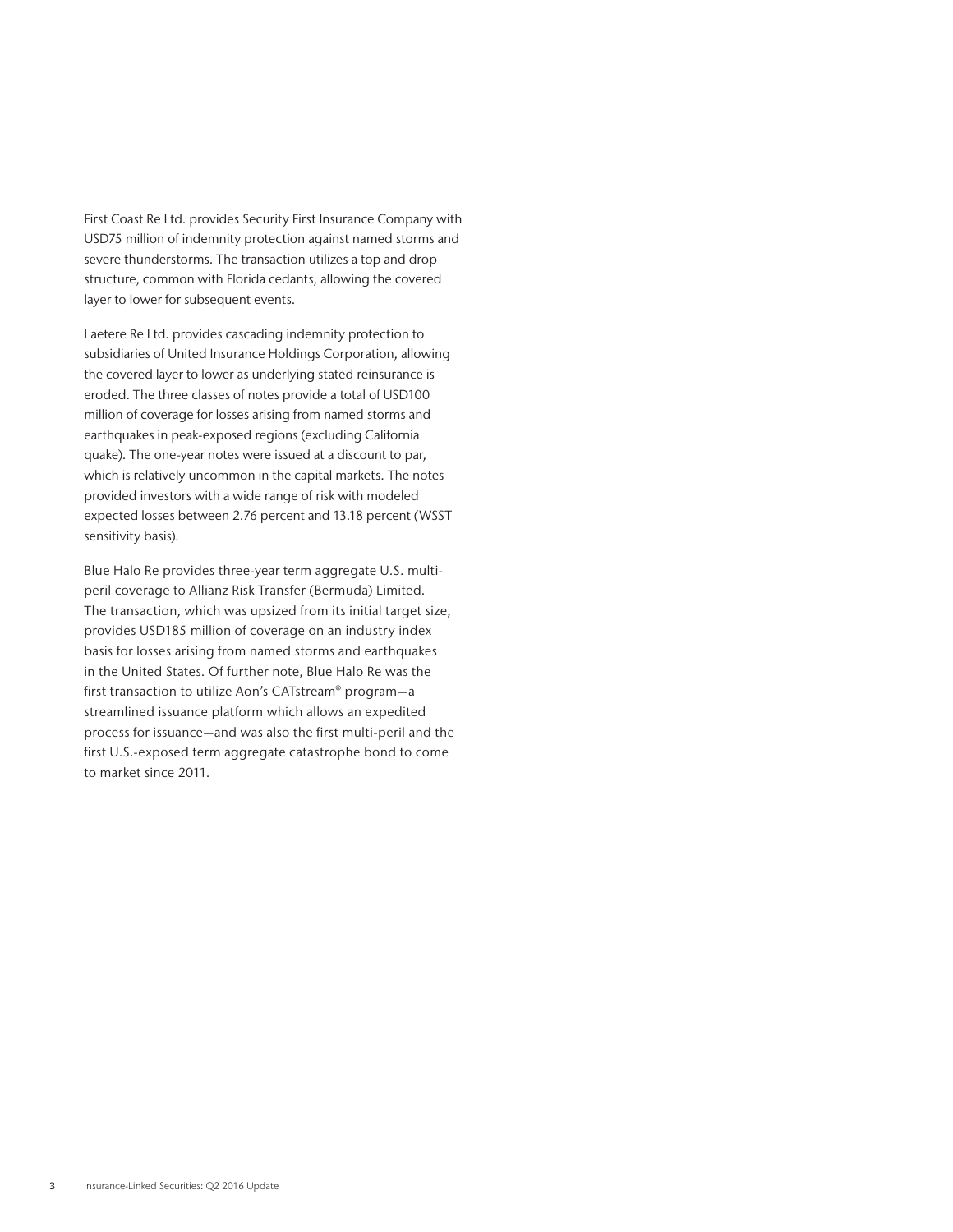### Second Quarter 2016 Secondary Trading Update

Secondary markets were less active in the second quarter of 2016 than in the first quarter of 2016. According to FINRA's Trade Reporting and Compliance Engine (TRACE), there were 218 trades totaling USD245.23 million in the period<sup>2</sup>. This represents a decrease in trade volume of more than 32 percent compared to Q1 2016, while the dollar volume of reported trades decreased just over 20 percent from Q1 2016. This was partially due to a reduction in primary issuance as there were only five new bonds issued in the second quarter.

Prices continued to rise in the secondary market due to the lower amount of new issues as well as the maturity of USD2.9 billion in bonds in the quarter. Investors continued to utilize the secondary market to redeploy available capital, resulting in more buyers than sellers. This trend held steady throughout the quarter especially as there were no primary issuances in April. The one notable exception to this was Gator Re Ltd. Series 2014-1 ("Gator Re") whose aggregate retention was partially eroded due to thunderstorm losses, causing the price to decrease significantly to 76 cents in mid-June before partially rebounding to 80.5 later in the month.

Catastrophe bonds that reported 10 trades or more included Everglades Re Ltd. Series 2014-1 ("Everglades Re 2014-1") and Acorn Re Ltd. Series 2015-1 ("Acorn Re 2015-1"). Of note, Vitality Re V Limited Series 2014, Class A ("Vitality Re V A") reported only six trades but the dollar volume of trades was nearly nine percent of the total for Q2 at USD21.5 million. Most of these trades occurred on a single date and prices were stable throughout.

Everglades Re 2014-1 traded heavily in the last few days of the quarter, with prices slightly lower from the all-time high in April. The slight reduction in pricing correlates with the U.S. hurricane season, which began June 1. By contrast, the west coast earthquake exposed Acorn Re 2015-1 continued to be utilized as a portfolio diversifier, having achieved steady price increases throughout the quarter, rising from 101.25 to 103.25. Similar price increases were achieved for other portfolio diversifiers, as strong demand endured throughout the quarter for earthquake and non-U.S. bonds.

While the primary market is not typically as active during the third quarter due to the U.S. hurricane season, our firm does expect an active second half of 2016. Many investors have capital to deploy which should continue to lead to further secondary price increases. Overall, we believe the market will continue to be attractive for sponsors that choose to incorporate alternative capital.

2 *Note that this is an underestimate of total market volume as trades in bonds rated below investment grade are capped at USD1 million, and foreign trades as well as trades by non-U.S. broker dealers are excluded*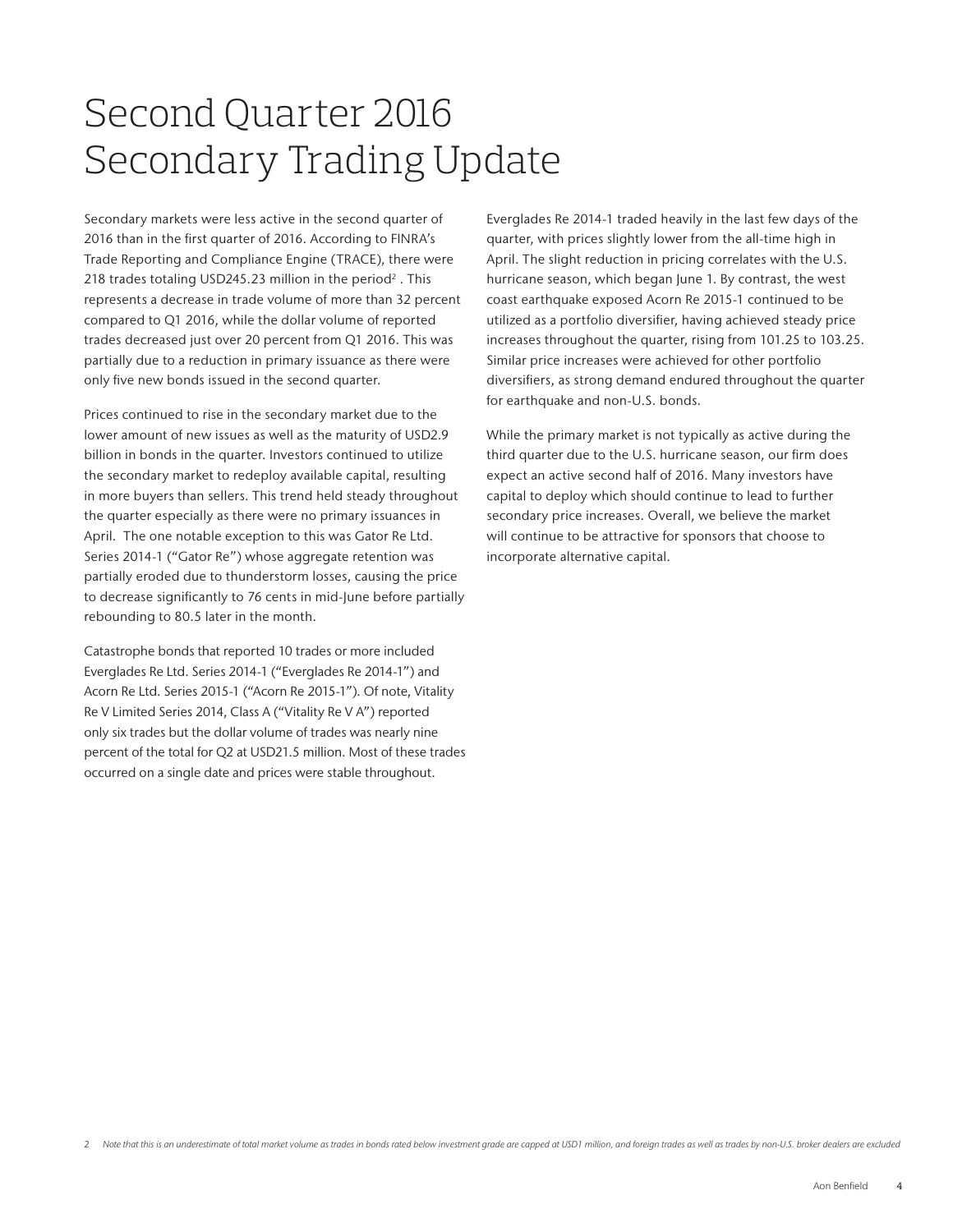### Aon ILS Indices

The Aon ILS Indices are calculated by Bloomberg using monthend price data provided by Aon Securities Inc.

During the quarter, all Aon ILS Indices posted gains. Similarly, the Aon ILS Indices all posted gains in the second quarter of 2015, but the growth rate was much larger in 2016. The U.S. Earthquake Bond index posted the greatest growth for the quarter with a return of 1.92 percent. The All Bond and U.S. Hurricane Bond indices posted similar returns of 1.67 and 1.66 percent, respectively, while the BB-rated Bond index posted a return of 1.39 percent. The Aon ILS Indices performed with mixed results relative to benchmarks, outperforming the 3 to 5 year U.S. Treasury Notes index and with comparable returns to the S&P 500 and the CMBS 3 to 5 year Fixed Rate indices.

The annual returns for the year ended June 30, 2016 of all Aon ILS Indices also exceeded the prior year's annual returns, a continued pattern from the year ended March 31, 2016. The index gains are in part attributable to price appreciation driven by increased demand in the secondary market, which has persisted in the continued absence of a major catastrophe event. The 10-year average annual return of the Aon All Bond Index, 8.56 percent, further produced superior returns relative to all other benchmarks. This demonstrates the value a diversified book of pure insurance risks can bring to long term investors' portfolios.

| <b>Index Title</b>                     |       | Return for Quarterly Period Ended June 30 | Return for Annual Period Ended June 30 |       |  |  |
|----------------------------------------|-------|-------------------------------------------|----------------------------------------|-------|--|--|
| Aon ILS Indices                        | 2016  | 2015                                      | 2016                                   | 2015  |  |  |
| All Bond<br>Bloomberg Ticker (AONCILS) | 1.67% | 0.54%                                     | 6.84%                                  | 2.81% |  |  |
| BB-rated Bond (AONCBB)                 | 1.39% | 0.36%                                     | 5.34%                                  | 0.46% |  |  |
| U.S. Hurricane Bond (AONCUSHU)         | 1.66% | 0.37%                                     | 7.73%                                  | 5.66% |  |  |
| U.S. Earthquake Bond (AONCUSEQ)        | 1.92% | 0.39%                                     | 4.85%                                  | 2.59% |  |  |
| Benchmarks                             |       |                                           |                                        |       |  |  |
| 3-5 Year U.S. Treasury Notes (USG2TR)  | 1.20% | $-0.24%$                                  | 4.10%                                  | 2.05% |  |  |
| 3-5 Year BB U.S. High Yield (J2A1)     | 3.97% | 0.69%                                     | 3.90%                                  | 2.18% |  |  |
| S&P 500 (SPX)                          | 1.90% | $-0.23%$                                  | 1.73%                                  | 5.25% |  |  |
| ABS 3-5 Year, Fixed Rate (R2A0)        | 1.94% | 0.11%                                     | 3.58%                                  | 2.36% |  |  |
| CMBS 3-5 Year, Fixed Rate (CMB2)       | 1.63% | $-0.26%$                                  | 4.28%                                  | 2.21% |  |  |

#### Aon ILS Indices3

*Source: Aon Securities Inc., Bloomberg*

*3 The 3-5 Year U.S. Treasury Note index is calculated by Bloomberg and simulates the performance of U.S. Treasury notes with maturities ranging from three to five years.*

The 3-5 Year BB U.S. High Yield index is calculated by Bank of America Merrill Lynch (BAML) and tracks the performance of U.S. dollar denominated corporate bonds with a remaining term to final maturity ranging from three t are rated BB1 through BB3. Qualifying securities must have a rating of BB1 through BB3, a remaining term to final maturity ranging from three to five years, fixed coupon schedule and a minimum amount outstanding of \$100 mi floating rate securities are included provided they are callable within the fixed rate period and are at least one year from the last call prior to the date the bond transactions from a fixed to a floating rate security.

The S&P 500 is Standard & Poor's broad-based equity index representing the performance of a broad sample of 500 leading companies in leading industries. The S&P 500 Index represents price performance only, and does not inc reinvestments or advisory and trading costs. The ABS 3-5 Year, Fixed Rate index is calculated by BAML and tracks the performance of U.S. dollar denominated investment grade fixed rate asset backed securities publicly issue market with terms ranging from three to five years. Qualifying securities must have an investment grade rating, a fixed rate coupon, at least one year remaining term to final stated maturity, a fixed coupon schedule and an *collateral group of at least \$250 million.*

The CMBS 3-5 Year, Fixed Rate index is calculated by BAML and tracks the performance of U.S. dollar denominated investment qrade fixed rate commercial mortgage backed securities publicly issued in the U.S. domestic market from three to five years. Qualifying securities must have an investment grade rating, at least one year remaining term to final maturity, a fixed coupon schedule and an original deal size for the collateral group of at lea

The performance of an index will vary based on the characteristics of, and risks inherent in, each of the various securities that comprise the index. As such, the relative performance of an index is likely to vary, often s *cannot invest directly in indices.*

While the information in this document has been compiled from sources believed to be reliable, Aon Securities has made no attempts to verify the information or sources. This information is made available "as is" and Aon Se representation or warranty as to the accuracy, completeness, timeliness or sufficiency of such information, and as such the information should not be relied upon in making any business, investment or other decisions. Aon S obligation to update or revise the information based on changes, new developments or otherwise, nor any obligation to correct any errors or inaccuracies in the information. Past performance is no quarantee of future result *and shall not be construed as (i) an offer to sell or a solicitation of an offer to buy any security or any other financial product or asset, or (ii) a statement of fact, advice or opinion by Aon Securities.*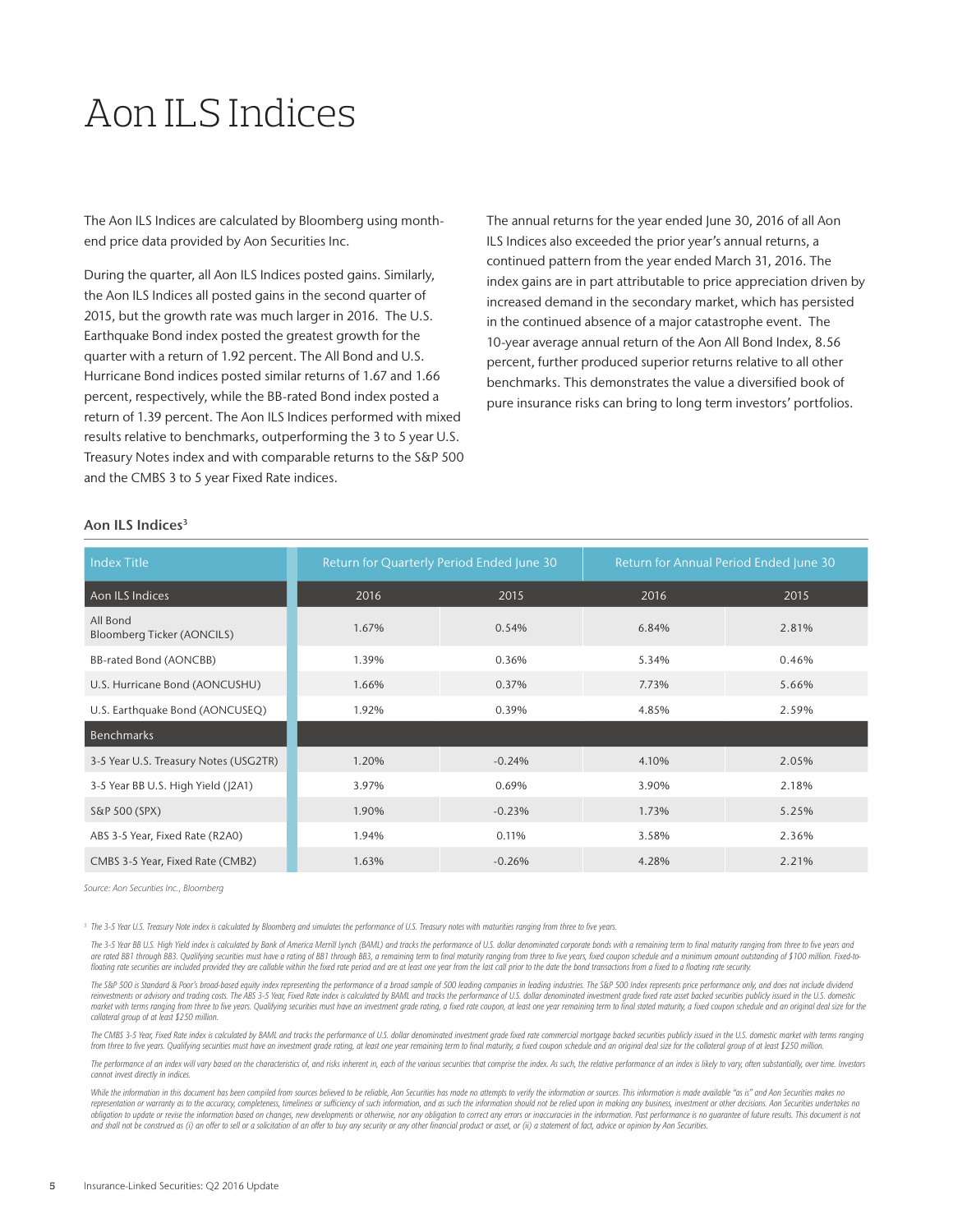### Contact

#### Paul Schultz

Chief Executive Officer, Aon Securities Inc. +1.312.381.5256 paul.schultz@aonbenfield.com

#### © Aon Securities Inc. 2016 | All Rights Reserved

Aon Securities Inc. is providing this document, Insurance-Linked Securities: Q2 2016 Update, and all of its contents (collectively, the "Document") for general informational and discussion purposes only, and this Document does not create any obligations on the part of Aon Securities Inc., Aon Securities Limited and their affiliated companies (collectively, "Aon"). This Document is intended only for the designated recipient to whom it was originally delivered and any other recipient to whose delivery Aon consents (each, a "Recipient"). This Document is not intended and should not be construed as advice, opinions or statements with respect to any specific facts, situations or circumstances, and Recipients should not take any actions or refrain from taking any actions, make any decisions (including any business or investment decisions), or place any reliance on this Document (including without limitation on any forward-looking statements).

This Document is not intended, nor shall it be construed as (1) an offer to sell or a solicitation of an offer to buy any security or any other financial product or asset, (2) an offer, solicitation, confirmation or any other basis to engage or effect in any transaction or contract (in respect of a security, financial product or otherwise), or (3) a statement of fact, advice or opinion by Aon or its directors, officers, employees, and representatives (collectively, the "Representatives"). Any projections or forwardlooking statements contained or referred to in this Document are subject to various assumptions, conditions, risks and uncertainties (which may be known or unknown and which are inherently unpredictable) and any change to such items may have a material impact on the information set forth in this Document. Actual results may differ substantially from those indicated or assumed in this Document. No representation, warranty or guarantee is made that any transaction can be effected at the values provided or assumed in this Document (or any values similar thereto) or that any transaction would result in the structures or outcomes provided or assumed in this Document (or any structures or outcomes similar thereto). Aon makes no representation or warranty, whether express or implied, that the products or services described in this Document are suitable or appropriate for any sponsor, issuer, investor or participant, or in any location or jurisdiction.

The information in this document is based on or compiled from sources that are believed to be reliable, but Aon has made no attempts to verify or investigate any such information or sources. Aon undertakes no obligation to review, update or revise this Document based on changes, new developments or otherwise, nor any obligation to correct any errors or inaccuracies in this Document. This Document is made available on an "as is" basis, and Aon makes no representation or warranty of any kind (whether express or implied), including without limitation in respect of the accuracy, completeness, timeliness, or sufficiency of the Document.

Aon does not provide and this Document does not constitute any form of legal, accounting, taxation, regulatory, or actuarial advice. Recipients should consult their own professional advisors to undertake an independent review of any legal, accounting, taxation, regulatory, or actuarial implications of anything described in or related to this Document. Aon and its Representatives may have independent business relationships with, and may have been or in the future will be compensated for services provided to, companies mentioned in this Document. To the maximum extent permitted by law, neither Aon nor any of its Representatives shall have any liability to any party for any claim, loss, damage or liability in any way arising from, relating to, or in connection with this Document.

#### About Aon Benfield

Aon Benfield, a division of Aon plc (NYSE: AON), is the world's leading reinsurance intermediary and full-service capital advisor. We empower our clients to better understand, manage and transfer risk through innovative solutions and personalized access to all forms of global reinsurance capital across treaty, facultative and capital markets. As a trusted advocate, we deliver local reach to the world's markets, an unparalleled investment in innovative analytics, including catastrophe

management, actuarial and rating agency advisory. Through our professionals' expertise and experience, we advise clients in making optimal capital choices that will empower results and improve operational effectiveness for their business. With more than 80 offices in 50 countries, our worldwide client base has access to the broadest portfolio of integrated capital solutions and services. To learn how Aon Benfield helps empower results, please visit aonbenfield.com.